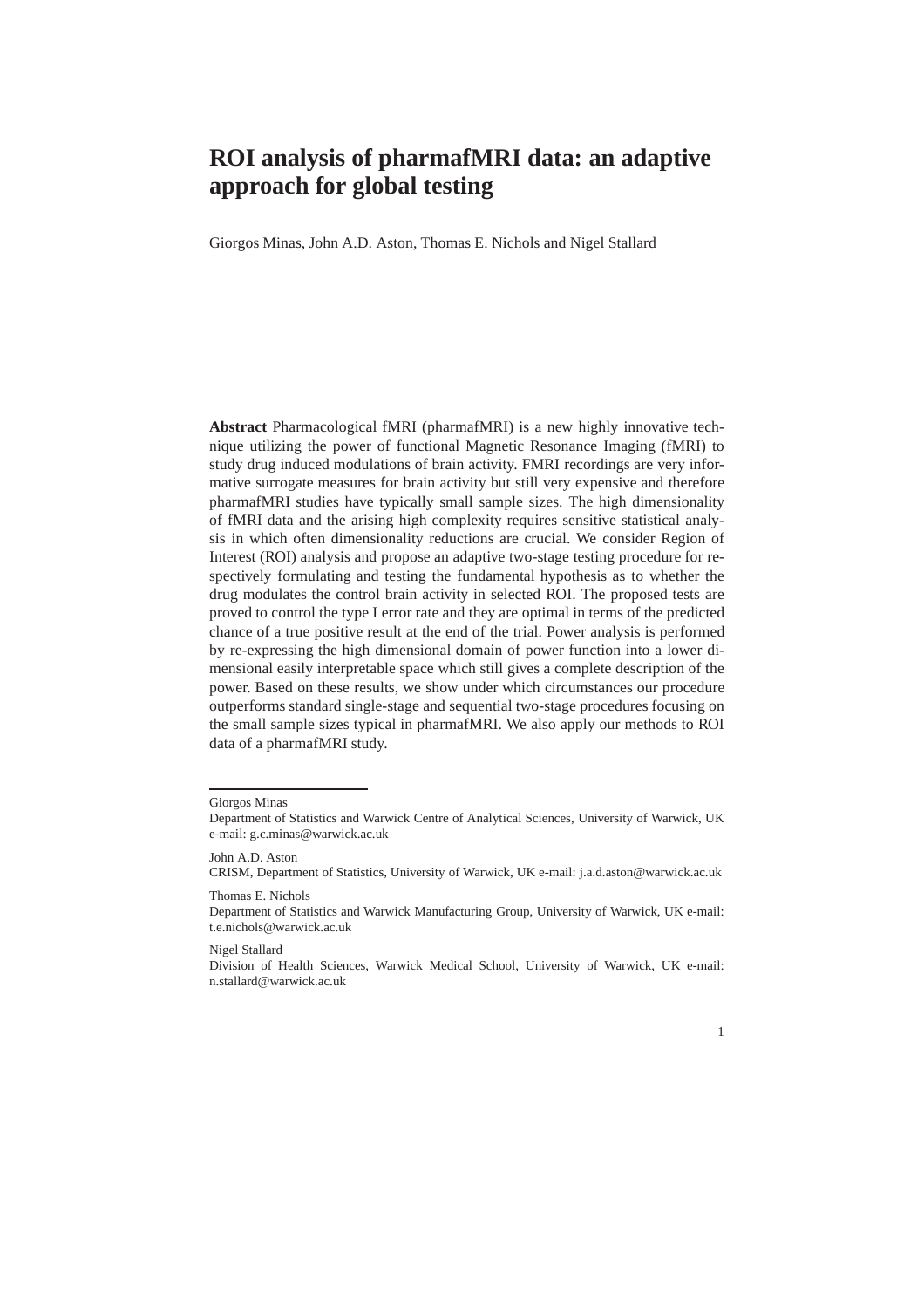**Key words:** functional Magnetic Resonance Imaging, global testing, dimension reduction, adaptive designs, predictive power

# **1 Introduction**

Pharmacological fMRI (pharmafMRI) is an exciting new technique employing functional Magnetic Resonance Imaging (fMRI) to study brain activity under drug administration. The so-called Blood Oxygenation Level Dependent (BOLD) fMRI contrast, often used in pharmafMRI studies, measures local blood flow changes known to be associated with changes in brain activity. While becoming more established, pharmafMRI faces a number of challenges of which some are statistical.

FMRI datasets are extremely high dimensional with enormous spatial resolution  $(\approx 3 \text{mm})$  and moderate temporal resolution ( $\approx 3 \text{ s}$ ). The typical fMRI dataset produced by a single scanning session consists of BOLD recordings acquired during a relatively short period of time (few hundreds time points) from around  $10<sup>5</sup>$  voxels (3-dimensional volume elements) throughout the brain. To handle such high dimensional datasets it is often appropriate to formulate specific regional hypotheses for the drug action and reduce accordingly the dimension of the data. The need for this type of analysis, which can provide regional summary measures of drug effect, is particularly acute in the typical pharmafMRI setting, in which due to the high cost of fMRI scans only a small number of subjects can be recruited.

Region of Interest (ROI) analysis can reduce an fMRI dataset into a relatively small number of ROI response summary measures expressing the local strength of treatment effect across the selected brain regions. If both the definition of ROI and the computation of the ROI response measures are cautiously conducted, a statistical analysis based on these ROI measures can potentially achieve high levels of sensitivity. We wish to go along this path and apply a multivariate test assessing the fundamental null hypothesis as to whether the new compound of interest changes the underlying brain activity in the selected ROI.

In previous work [5], we showed that tests based on a scalar linear combination of multivariate ROI responses can outperform fully multivariate methods, especially for the typically small sample sizes of fMRI studies. The decisive question for the former tests is the selection of the weights applied to ROI responses. In his seminal contribution O'Brien [6] use equal weights for all coordinates while Läuter [3] extract the weighting vector from the data sums of products matrix. In Minas et al. [5] the weights are optimally derived based on prior information and pilot data.

Here, we develop an adaptive two-stage procedure where a weighting vector, initially chosen based on prior information, is optimally adapted at a subsequent interim analysis based on the collected first stage data. The first and the second weighting vector are applied to the first and second stage responses, respectively, to produce the stage-wise linear combination test statistics. A combination function, combining the test statistics of the two studies, is used to perform the final analysis.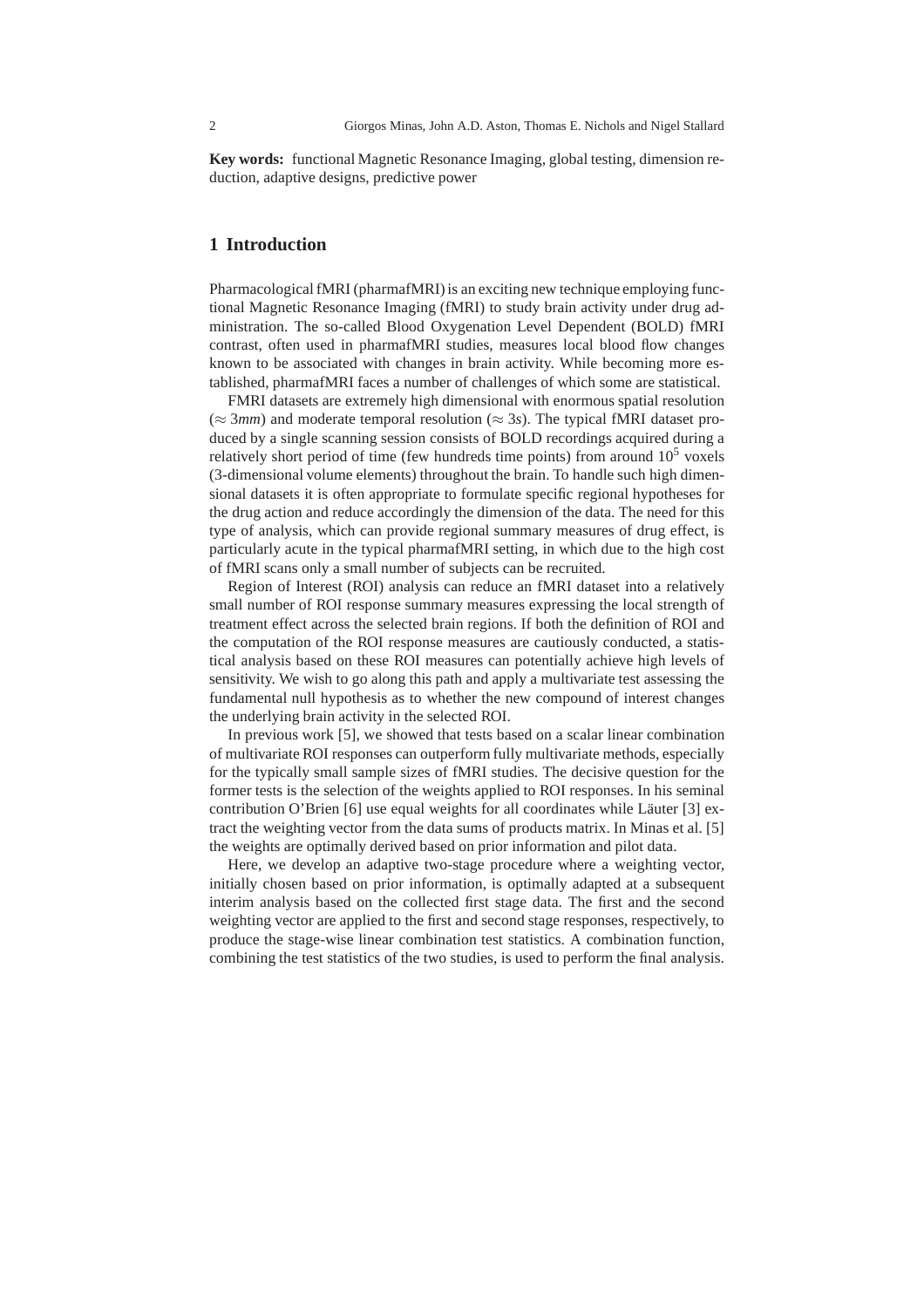Adaptive global testing for fMRI ROI data 3

Both weighting vectors are optimal in terms of the predictive power [7] of this twostage test which is analytically proved to control type I error rate.

Finally, we perform power analysis of the proposed tests and power comparisons to alternative methods. Note that the performance of a test with such a high dimensional domain of the power function can be hard to interpret. We tackle this problem by proving that the high dimensional power domain can be re-expressed into a lower dimensional easily interpretable space which still gives a complete description of the power. Using these results, our power analysis shows clearly those circumstances where our procedure outperforms standard single stage and two-stage sequential procedures. We also apply our methods to ROI data of a pharmafMRI study in which our tests are shown to be far more powerful than the latter methods.

### **2 Formulation**

In this section we formally introduce our problem. We start by giving a brief description of the methods for extracting ROI measures from fMRI data.

ROI measures are typically extracted from mass univariate General Linear Models (GLMs) applied to the preprocessed series of 3-dim fMRI image at voxel-byvoxel resolutions (see figure 1). Estimates of the treatment effect in each voxel of each subject are first extracted from these GLMs and then averaged across the predefined, based on either brain anatomy or brain function, ROI. The coordinates of the produced multivariate outcomes correspond to representative measures of the treatment effect within each ROI of each subject.

In our methods, we assume that these ROI responses of the  $n<sub>i</sub>$  subjects participating in stage *j* of the study are independent multivariate Normal random variables

$$
Y_{ji} \sim N_K(\mu, \Sigma), \ i = 1, 2, ..., n_j, \ j = 1, 2,
$$
 (1)

with mean  $\mu$  and covariance matrix  $\Sigma$ . Normality is typically an acceptable assumption for modeling ROI linear measures in fMRI [2].

We summarise the ROI responses using scalar linear combinations



**Fig. 1** Typical steps of fMRI data analysis producing a multivariate ROI outcome. The preprocessed series of fMRI images are modeled at voxel-by-voxel resolution using mass univariate GLMs. Suitable estimates of parameter values  $(\beta)$  expressing the treatment effect in each voxel are first extracted from the GLM and then averaged across the predefined ROI.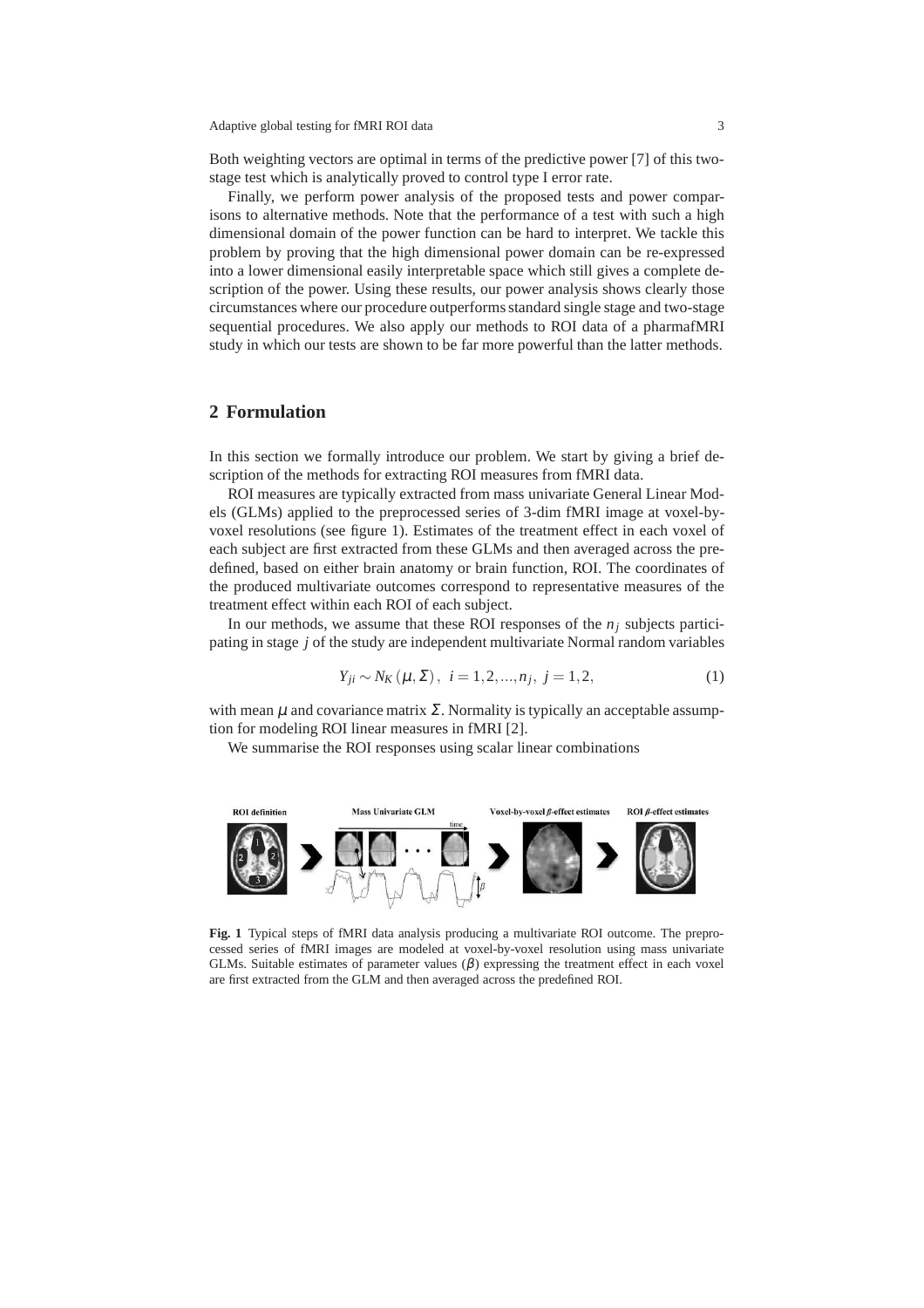4 Giorgos Minas, John A.D. Aston, Thomas E. Nichols and Nigel Stallard

$$
L_{ji} = \sum_{k=1}^{K} w_{jk} Y_{jik},\tag{2}
$$

where  $w_{jk}$  is the non-zero weight applied to the *k*-th ROI response,  $k = 1, ..., K$ , of stage *j*. Using these linear combinations, we wish to test the global null hypothesis of no treatment effect across all ROI  $H_0: \mu = \underline{0}$  (=(0,0,...,0)<sup>T</sup>) against the twosided alternative  $H_1$  :  $\mu \neq 0$ .

The stage-wise test statistics in our design are the linear combination  $z$  and  $t$ statistics

$$
Z_j = \frac{\overline{L}_j}{\sigma_j/n_j^{1/2}}, \qquad T_j = \frac{\overline{L}_j}{s_j/n_j^{1/2}} \tag{3}
$$

for  $\Sigma$  known or unknown, respectively. Here,  $\sigma_j^2$ ,  $\overline{L}_j$ ,  $s_j^2$  are the variance, sample mean and sample variance of the linear combination *L<sup>j</sup>* , respectively. The two-sided *p* values,  $p_j$ ,  $j = 1, 2$ , may be obtained from the *z* or *t* statistics in (3). We use a **two-stage design** which instructs the investigators to:

- 1. stop the trial (after the first stage) and reject  $H_0$  if  $p_1 < \alpha_1$  or stop the trial without rejection if  $p_1 > \alpha_0$ ,
- 2. continue to the second stage if  $\alpha_1 \leq p_1 \leq \alpha_0$  and reject  $H_0$  if  $p_1p_2 < c$ .

Here, the Fisher's product combination function [1],  $p_1p_2$ , is used for the final analysis. We also consider alternative functions including the Inverse Normal combination function [4]. Under this design, the **type I error rate** is controlled at the nominal  $\alpha$  level if the rejection probability of the two-stage *z* or *t* test,

$$
pr(p_1 < \alpha_1) + \int_{\alpha_1}^{\alpha_0} pr(p_1 p_2 < c \mid p_1) g(p_1) \mathrm{d} p_1, \quad g(\cdot) \text{ density of } p_1,\tag{4}
$$

is under the null hypothesis  $H_0$  equal to  $\alpha$ .

We target on maximizing the **power** of the above two-stage tests, i.e. the rejection probability in (4) under  $H_1$ , with respect to the weighting vectors  $w_1, w_2$ , while controlling the type I error rate. In other words, we wish to find the optimal direction in which the projection of the treatment effect vector produces optimal power.

## **3 Methods**

Here, we develop the proposed adaptive two-stage testing procedure. We start by providing the optimal weighting vector for the two-stage *z* and *t* tests described above.

**Theorem 1.** *Under the assumption in* (1)*, the power of the above two stage tests, i.e. the rejection probability in* (4) *under*  $H_1$ *, is maximized with respect to*  $w_1$  *and*  $w_2$  *if and only if the latter are both proportional to*  $\omega = \Sigma^{-1} \mu$ .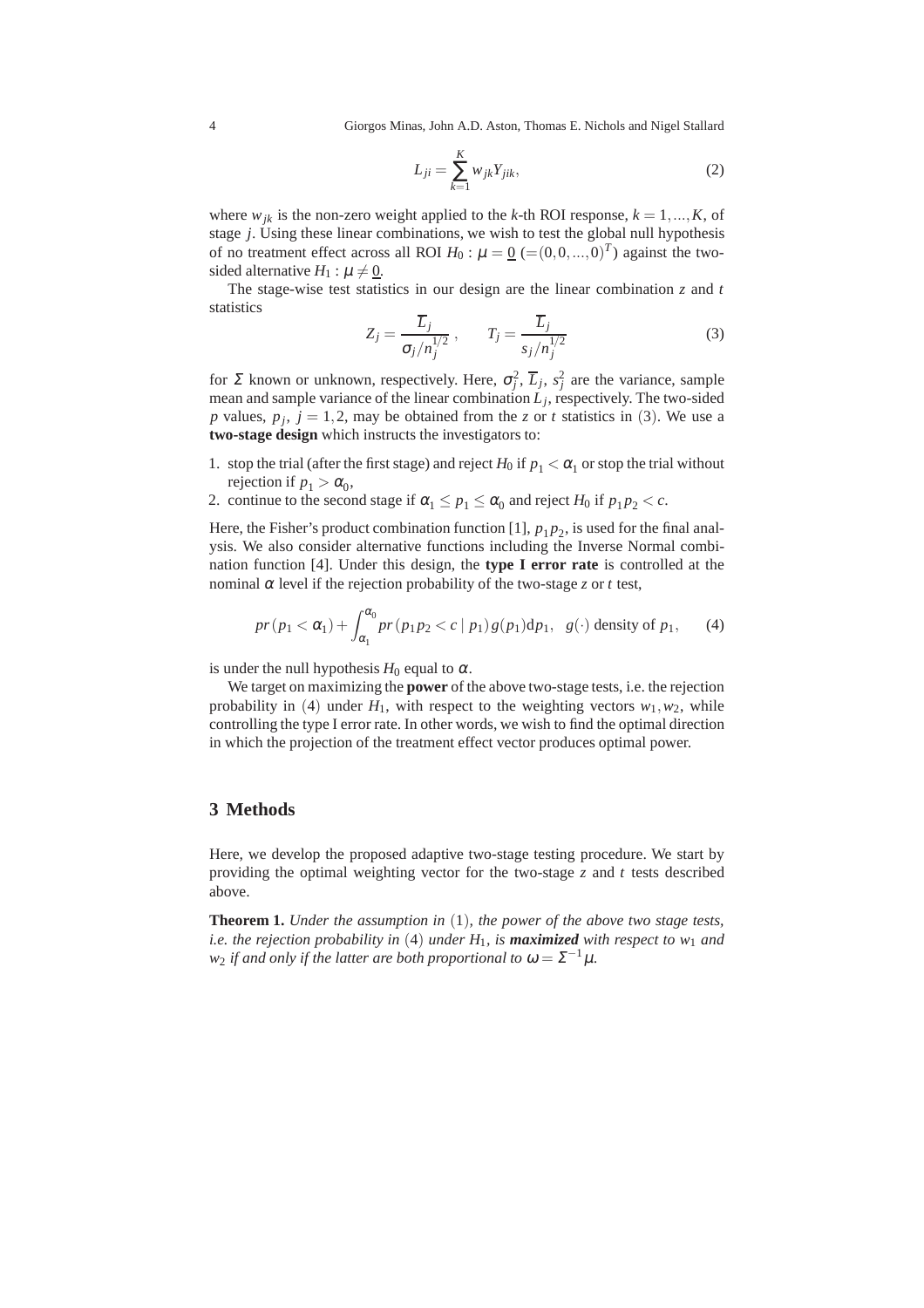Adaptive global testing for fMRI ROI data 5

The optimal weighting vector  $\omega$  is unknown and therefore we use the available information at the planning stage (prior) and at the interim stage (posterior) to select  $w_1, w_2.$ 

Prior information  $D_0$  elicited from previous studies and experts clinical opinion is used to inform the following Normal and Inverse-Wishart priors for  $\mu$  and  $\Sigma$ , respectively,

$$
\left(\mu \mid \Sigma, D_0\right) \sim N_K\left(m_0, \Sigma/n_0\right), \quad \left(\Sigma \mid D_0\right) \sim I W_{K \times K}\left(v_0, S_0^{-1}\right). \tag{5}
$$

Here,  $m_0$  represents a prior estimate for  $\mu$ ,  $n_0$  the number of observations  $m_0$  is based on; and  $v_0$ ,  $S_0$  respectively represent the degrees of freedom and scale matrix of the inverse-Wishart prior.

Under this Bayesian model, the posterior distributions, given the prior information  $D_0$  and the first stage data  $y_1$ , have the same form as the prior distributions

$$
(\mu \mid \Sigma, D_0, y_1) \sim N_K(m_1, \Sigma/(n_0 + n_1)), \ \ (\Sigma \mid D_0, y_1) \sim I W_{K \times K} \left( v_0 + n_1, S_1^{-1} \right). \tag{6}
$$

where the posterior estimates

$$
m_1 = \frac{n_0 m_0 + n_1 \bar{y}_1}{n_0 + n_1}, \ \ S_1 = S_0 + (n_1 - 1)S_{y_1} + \frac{n_0 n_1}{n_0 + n_1} (\bar{y}_1 - m_0) (\bar{y}_1 - m_0)^T \tag{7}
$$

can be thought as "weighted averages" of the prior and first stage estimates of  $\mu$  and  $\Sigma$ , respectively.

We wish to optimally select the weighting vectors of the two stages. Here optimality is defined in terms of the predictive power of the test. Predictive power expresses *"the chance, given the data so far, that the planned test rejects H*<sup>0</sup> *when the trial is completed"*. Given  $D_0$ , the predictive power  $B_{z,1}$  and  $B_{t,1}$  for the two-stage  $z$ and *t* tests, respectively, are defined as

$$
pr(p_1 < \alpha_1 | D_0) + pr(p_1 \in [\alpha_1, \alpha_0], p_1 p_2 < c | D_0)
$$
 (8)

and if we continue to the second stage, the predictive power  $B_{7,2}$  and  $B_{t,2}$  given the prior information  $D_0$  and the first stage data  $\mathbf{y}_1$  are defined as

$$
pr(p_1p_2 < c | D_0, y_1), \qquad (9)
$$

for  $p_j$  corresponding to either the *z* or *t* statistics in (3), respectively.

**Theorem 2.** *Under the assumptions* (1) *and* (6)*, the first and second stage predictive power of the z test,*  $B_{z,1}$  *and*  $B_{z,2}$  *are maximized with respect to w*<sub>1</sub>*, w*<sub>2*, respec-*</sub> *tively, if the latter are proportional to*  $w_{z,1} = \Sigma^{-1} m_0$  *and*  $w_{z,2} = \Sigma^{-1} m_1$ *, respectively.* 

Further, for large  $v_0$ , i.e.  $v_0 \rightarrow \infty$ , the weighting vectors  $w_{t,1} = S_0^{-1} m_0$  and  $w_{t,2} =$  $S_1^{-1}m_1$  maximise the predictive power functions  $B_{t,0}$  and  $B_{t,1}$ .

We can now describe the proposed adaptive two-stage *z* and *t* tests. These follow the two-stage design described earlier with the first and second stage weighting vectors of the stage-wise *z* and *t* statistics being equal to the vectors  $w_{z,1}, w_{z,2}$  and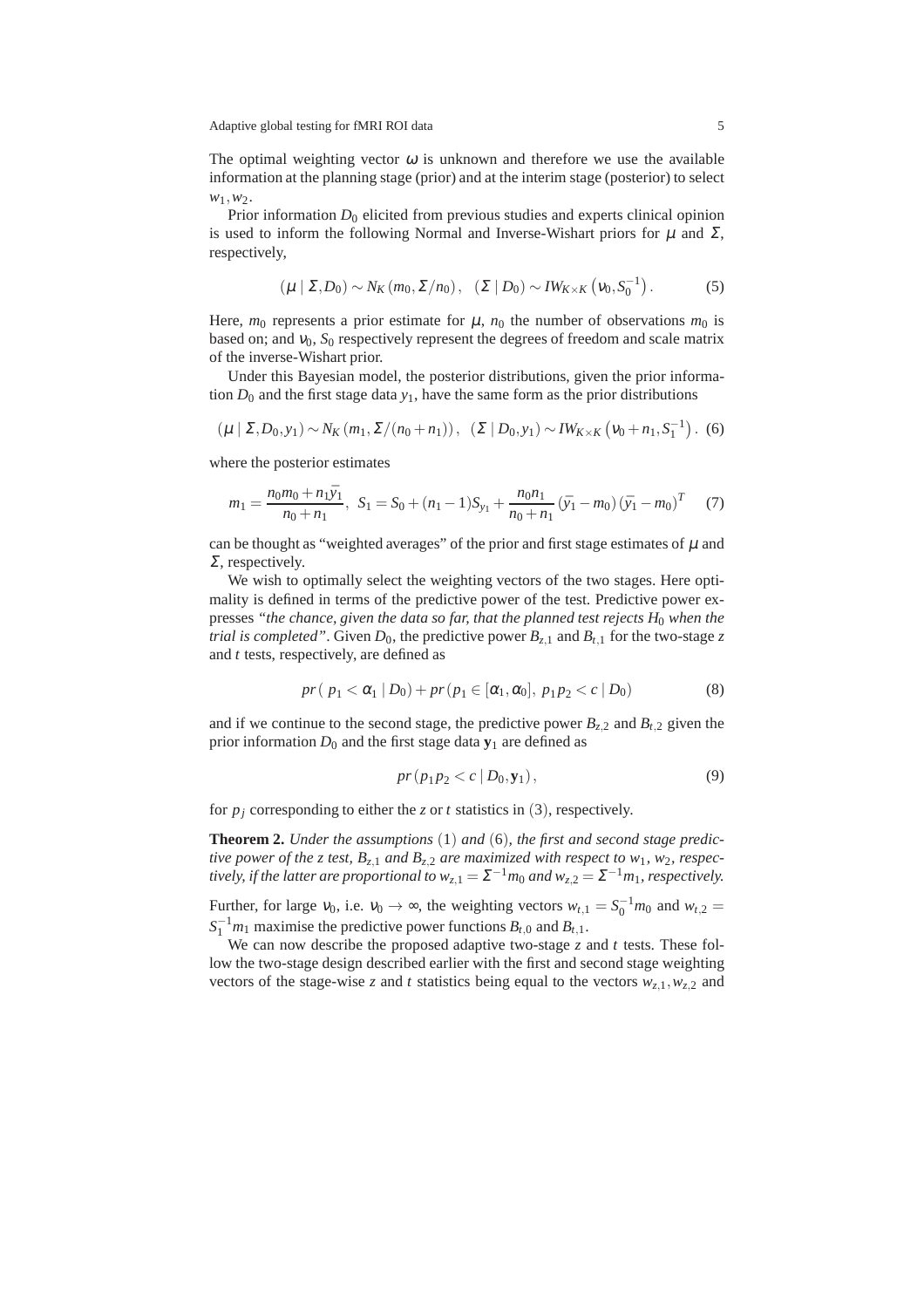$w_{t,1}, w_{t,2}$ , respectively. These tests are power optimal based on the collected information. We can also prove that they control the type I error rate.

## **4 Power analysis**

The design variables that need to be considered for the analysis of the power function of the above *z* and *t* tests are: (i) the stopping boundaries  $\alpha_0$ ,  $\alpha_1$  and *c*, (ii) the sample sizes  $n_0$ ,  $n_1$  and  $n_2$  (and  $v_0$ ), (iii) the parameters  $\mu$  and  $\Sigma$  and (iv) the prior estimate(s)  $m_0$  (and  $S_0$ ). While the variables in (i) and (ii) are scalar, those in (iii) and (iv) are high dimensional ( $\mathbb{R}^K \times \mathbb{R}^{K \times K} \times \mathbb{R}^K$  ( $\times \mathbb{R}^{K \times K}$ )). Without any dimensionality reduction, it would be challenging to get a full picture and explain the power performance of our tests. However, we can prove that for the *z* test, (iii) and (iv) can be replaced by: (a) the Mahalanobis distance  $(\mu \Sigma^{-1} \mu)^{1/2}$  of the null  $N_K(\underline{0}, \Sigma)$  to the alternative  $N_K(\mu, \Sigma)$  distribution expressing the strength of the treatment effect and (b) the angle  $\theta$  between the transformed optimal weighting vector  $\tilde{\omega} = \Sigma^{-1/2} \mu$  and the transformed selected first stage weighting vector  $\tilde{w}_{z,1} = \Sigma^{-1/2} m_0$  (both transformations correspond to left multiplication by  $\Sigma^{1/2}$ ). Considering the *t* test the angular distance in (b) is replaced by one expressed in terms of easily interpretable vectors in  $[0, \pi/2]^K \times [0, \pi/2]^K \times \mathbb{R}^K_+$ . In figure 2, we illustrate how these results can be used to compare our procedure to standard testing procedures. For small sample sizes, the power of the single-stage  $t$  test is larger (smaller) than the power of the



**Fig. 2** Simulation-based approximation of the power,  $\beta_t$ , of the single-stage (green  $--$ ) and adaptive (blue —) linear combination *t* test as well as the Hotelling's  $T^2$  test (red  $\cdots$ ) plotted against the total sample size  $n<sub>T</sub>$ . The angle  $\theta$  between  $\tilde{\omega}$  and the transformed selected weighting vectors  $\tilde{w}$  and  $\tilde{w}_{z,1}$  of the single-stage *t* test and the first stage of the adaptive *t* test, respectively, are taken to be equal to 0° (\*), 15° (●), 30° (■), 45° (▼), 60° (×), 75° (+) and 90° (\*). Further,  $\alpha_0 = 1$ ,  $\alpha_1 = 0.01$ ,  $c = 0.0087$  ( $\alpha = 0.05$ ),  $K = 15$ ,  $n_0 = 5$ ,  $v_0 = 4$ ,  $f = n_1/n_T = 0.5$  and  $D_1 = \Sigma^{-1/2} S_0 \Sigma^{-1/2} = I$ .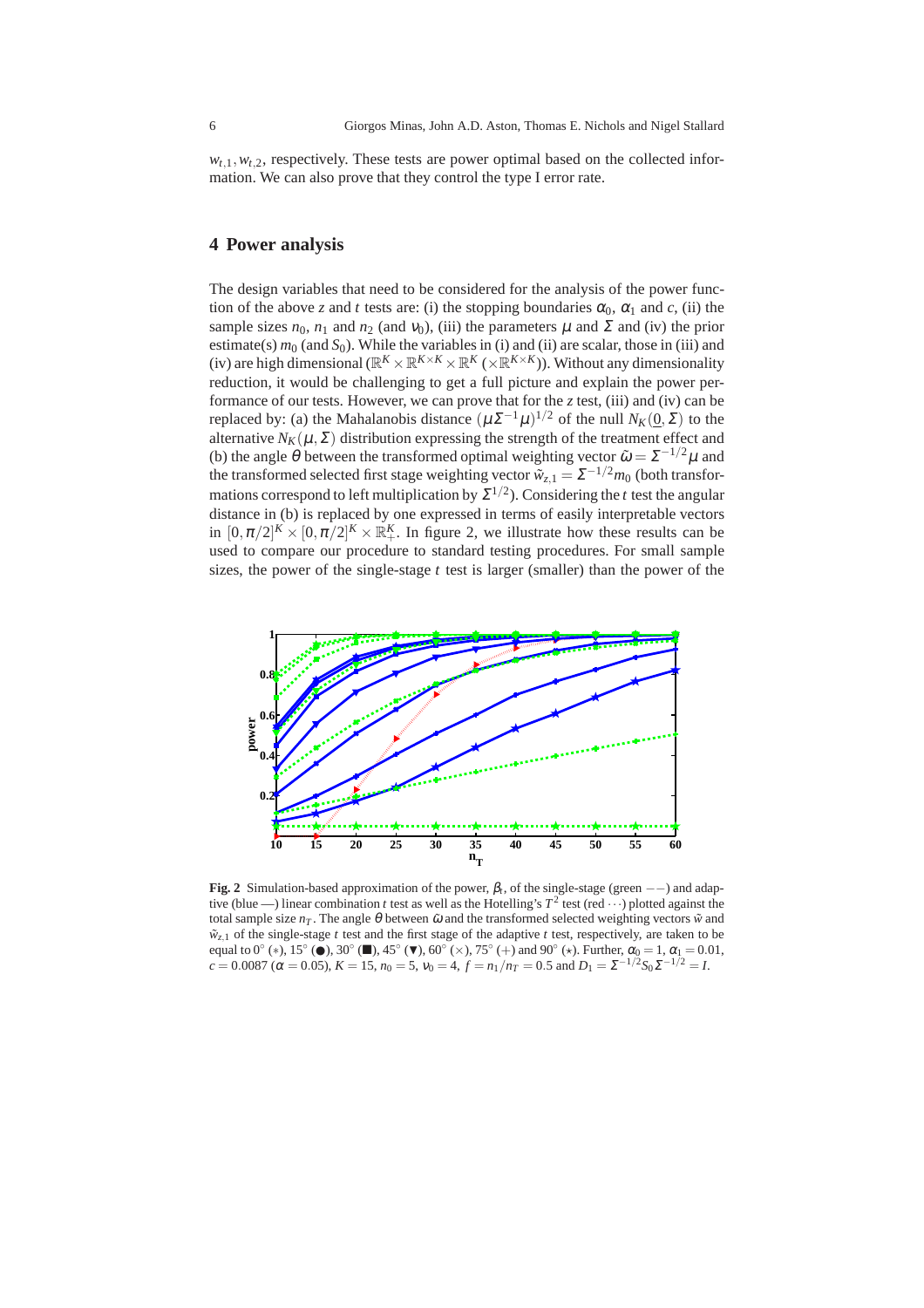Adaptive global testing for fMRI ROI data 7

adaptive *t* test if the selected weighting vector is relatively close (distant) to the optimal weighting vector. For relatively large sample sizes, in contrast to the single stage test, the adaptive *t* test reaches high power levels even for first stage weighting vector orthogonal ( $\theta = 90^{\circ}$ ) to the optimal. For increasing  $n<sub>T</sub>$  and all other design variables remaining fixed, the angle  $\ddot{\theta}$ , for which the power of Hotelling's  $T^2$  test (applicable only for  $n<sub>T</sub> > K$ ) is equal to the power of the *t* tests, is decreasing.

# *4.1 Application to a pharmafMRI study*

We use the sample mean and sample covariance matrix (see table 1) of ROI data extracted from a GlaxoSmithKline pharmafMRI study ( $K = 11$ ,  $n<sub>T</sub> = 13$ ) to perform power comparisons. As we can see in table 1, effect sizes differ across ROI and generally high correlations are observed. Further, the prior estimates presented are fairly poor resulting in angle  $\theta$  between  $\tilde{\omega}$  and  $\tilde{w}_{t,1}$  equal to 67°. However, even for these prior estimates and such small sample sizes the adaptive *t* test might be considered as sufficiently powered ( $\beta_t = 0.82$ ). This is in contrast to standard single stage tests, such as Hotelling's  $T^2$ , OLS [6], SS and PC [3] *t* tests ( $\beta_{T^2} = 0.30$ ,  $\beta_{OLS} = 0.13$ ,  $\beta_{SS} = 0.13$ ,  $\beta_{PC} = 0.14$ ) as well as their corresponding sequential two-stage versions ( $\beta_{OLS}^s = 0.10$ ,  $\beta_{SS}^s = 0.09$ ,  $\beta_{PC}^s = 0.10$ , sequential Hotelling's  $T^2$ test not applicable for  $n<sub>T</sub> = 13$ ) which give very low power values. Note that for

**Table 1** Means (line 1), variances (line 3) and correlations (upper triangle of matrix in lines 5−15) and the corresponding prior estimates (lines 2, 4 and lower triangle of matrix in lines 5− 15) of ROI data of the sample (*n<sup>T</sup>* = 13) of a GSK pharmafMRI study. The ROI are: *Anterior Cingulate (AC), Atlas Amygdala (A), Caudate (C), Dorsolateral Prefrontal Cortex (DLPFC), Globus Pallidus (GP),Insula (I), Orbitofrontal cortex (OFC), Putamen (P), Substantia Nigra (SA), Thalamus (T), Ventral Striatum (VS)*.

|                | ROI          | AC    | А    |               | <b>DLPFC</b> | GP      |          | OFC                                 | P        | <b>SA</b> | Т       | VS      |
|----------------|--------------|-------|------|---------------|--------------|---------|----------|-------------------------------------|----------|-----------|---------|---------|
| 1              | $\mu_k$      | -0.01 |      | $0.06 - 0.08$ | $-0.08$      | $-0.14$ |          | $-0.02 - 0.08 - 0.06 - 0.10 - 0.10$ |          |           |         | $-0.13$ |
| $\overline{2}$ | $m_{0,k}$    | 0     | 0.10 | $-0.10$       | $-0.10$      | $-0.15$ | $\Omega$ | $-0.15$                             | $\Omega$ | $-0.10$   | $-0.10$ | $-0.15$ |
| 3              | $\sigma_{k}$ | 0.11  | 0.11 | 0.03          | 0.05         | 0.11    | 0.08     | 0.13                                | 0.15     | 0.10      | 0.11    | 0.10    |
| $\overline{4}$ | $s_{0,k}$    | 0.15  | 0.10 | 0.02          | 0.10         | 0.10    | 0.10     | 0.15                                | 0.15     | 0.10      | 0.10    | 0.10    |
| 5              | AC           |       | 0.70 | 0.87          | 0.88         | 0.73    | 0.89     | 0.66                                | 0.81     | 0.26      | 0.95    | 0.70    |
| 6              | A            | 0.70  |      | 0.54          | 0.61         | 0.72    | 0.77     | 0.65                                | 0.68     | 0.59      | 0.68    | 0.66    |
| 7              | C            | 0.70  | 0.50 | 1             | 0.89         | 0.72    | 0.87     | 0.47                                | 0.80     | 0.27      | 0.90    | 0.74    |
| 8              | DL FPC       | 0.70  | 0.70 | 0.70          |              | 0.71    | 0.76     | 0.73                                | 0.77     | 0.27      | 0.87    | 0.62    |
| 9              | GP           | 0.70  | 0.70 | 0.70          | 0.70         | 1       | 0.86     | 0.51                                | 0.90     | 0.54      | 0.70    | 0.90    |
| 10             | I            | 0.70  | 0.70 | 0.70          | 0.70         | 0.70    | 1        | 0.45                                | 0.85     | 0.46      | 0.86    | 0.84    |
| 11             | OFC          | 0.50  | 0.50 | 0.50          | 0.70         | 0.50    | 0.50     | 1                                   | 0.44     | 0.09      | 0.65    | 0.30    |
| 12             | P            | 0.70  | 0.70 | 0.70          | 0.70         | 0.70    | 0.70     | 0.50                                | 1        | 0.49      | 0.82    | 0.89    |
| 13             | <b>SA</b>    | 0.50  | 0.70 | 0.30          | 0.50         | 0.50    | 0.50     | 0.50                                | 0.30     | 1         | 0.30    | 0.55    |
| 14             | т            | 0.70  | 0.70 | 0.70          | 0.70         | 0.70    | 0.70     | 0.50                                | 0.70     | 0.50      | 1       | 0.74    |
| 15             | VS           | 0.70  | 0.50 | 0.70          | 0.70         | 0.70    | 0.70     | 0.50                                | 0.70     | 0.50      | 0.70    | 1       |